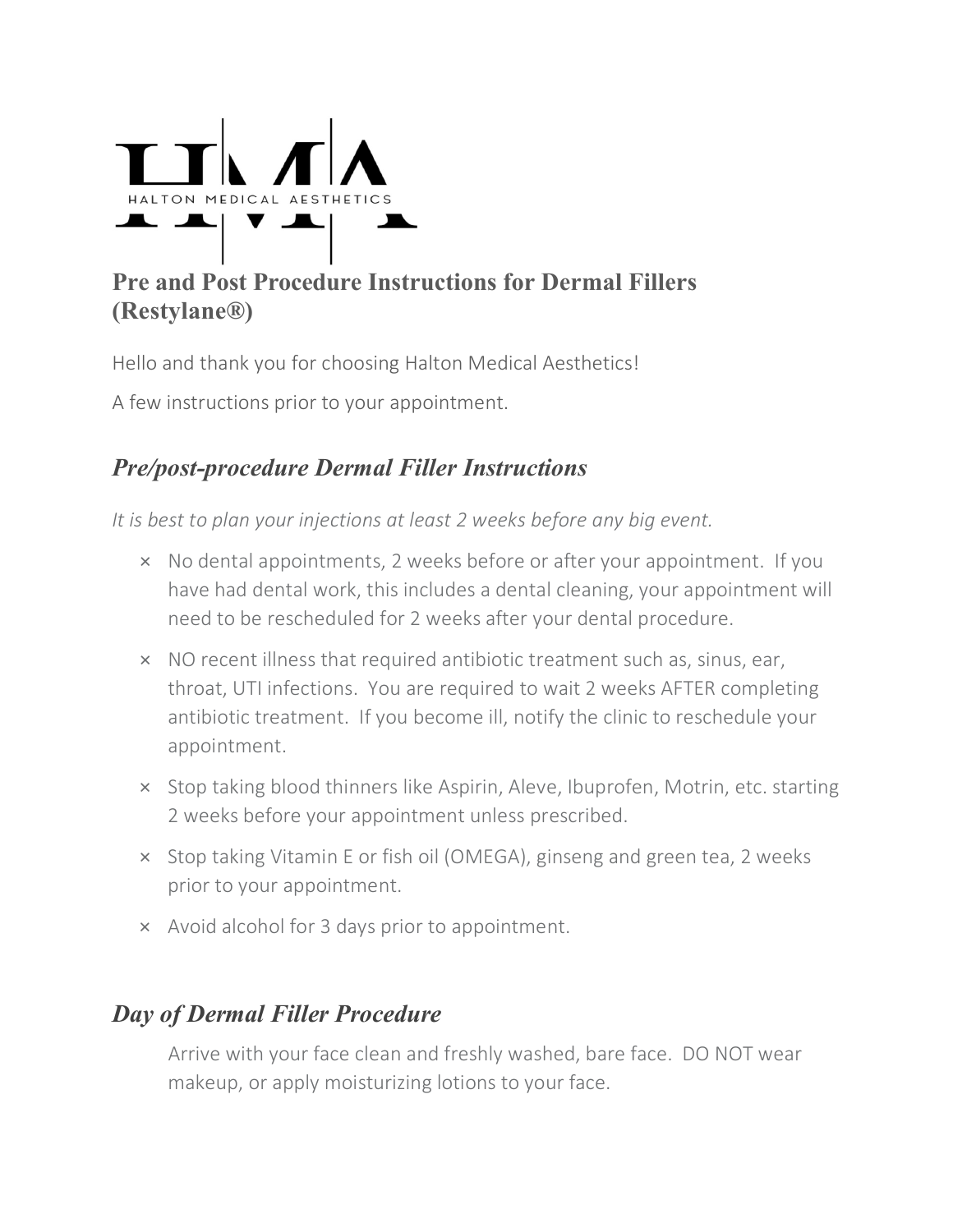o Topical numbing cream will be applied to reduce the discomfort of the injections.

After injection of the dermal filler, it is very important that you do not touch the treated areas to avoid infection.

- × Do not apply make-up, this includes lipstick, for the remainder of the day.
	- o You will be given an ice pack to apply to the treated area to reduce swelling and decrease bruising.

The area may remain slightly swollen or red throughout the day.

- × Avoid excessive heat such as saunas, hot showers, the hot sun or cooking over a hot stove 24hrs after the procedure. This may cause the blood vessels to dilate and cause more bleeding and bruising.
- × Avoid strenuous exercise 24hrs after the procedure. This may raise your blood pressure and pulse causing more bruising and swelling.

Sleep with your head slightly elevated above your heart to help reduce swelling.

## *Day 2 after Dermal Filler Procedure*

The treated areas may continue to swell, rest assured that over the next 48-72 hours, the swelling will reduce.

We encourage icing the treated areas for 15 minutes every hour or so to help with the swelling.

#### *Over the Next Week, Following Dermal Filler Procedure*

Redness and swelling in the treated area will continue to decrease.

By the end of the first week, 90% of the swelling should be resolved.

Infection and vascular occlusions are rare, however if you feel, pain, hot to touch, severe redness, grey discolouration, or blistering, contact Halton Medical aesthetics immediately at, (905) 462-8462.